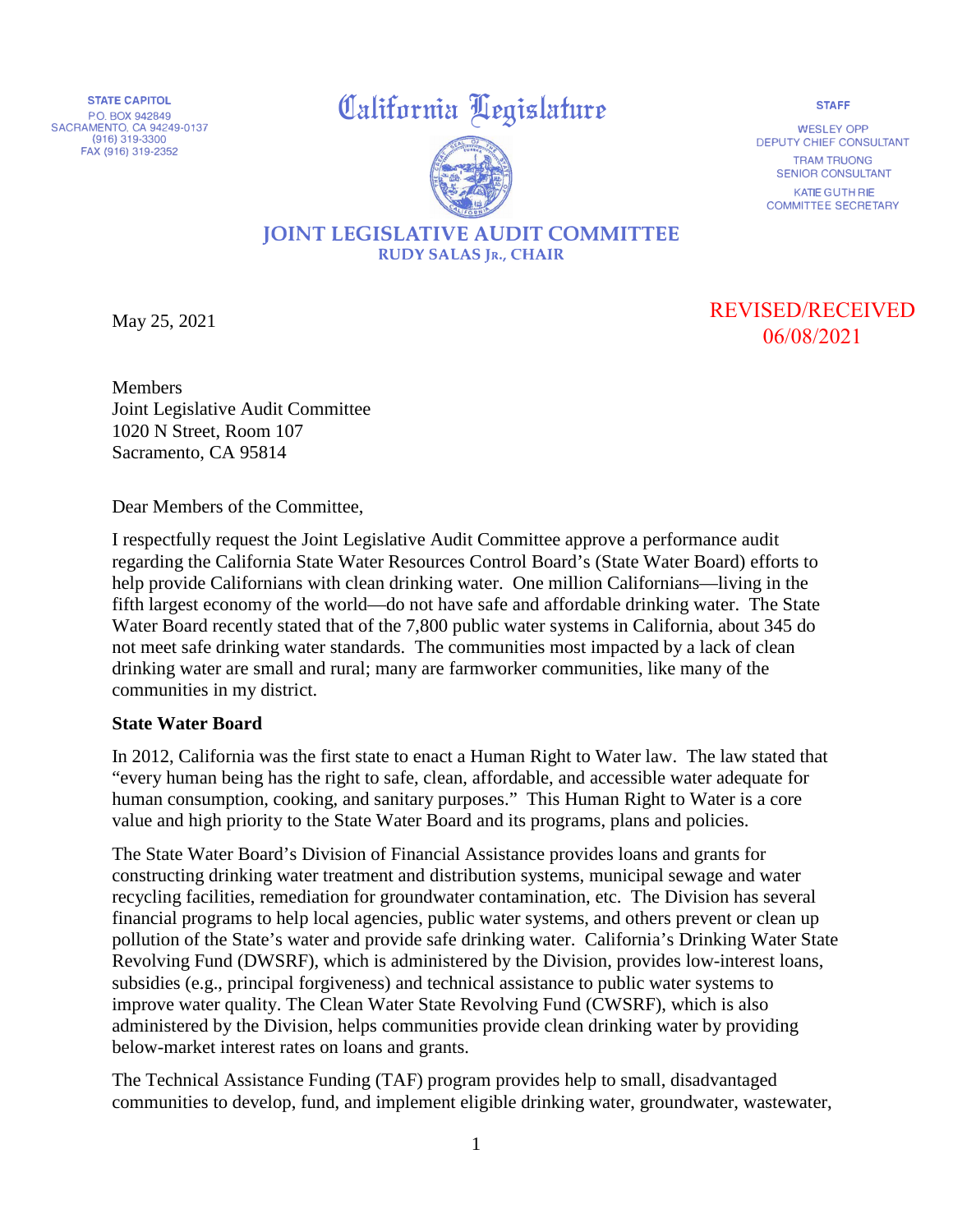or stormwater projects. This includes coordination and development of capital improvement projects, facilitation of operation and maintenance, engineering and environmental analysis, and financial analysis.

The State Water Board's Safe and Affordable Funding for Equity and Resilience (SAFER) program proactively identifies and reaches out to water systems out of compliance with water standards to walk them through the SAFER application process and to collaborate on solutions, which involve obtaining input from the community.

## **Proposed Scope of Audit**

I respectfully request that the Joint Legislative Audit Committee approve this request to have the State Auditor provide oversight and thoughts on how best to provide safe drinking water to the million Californians without it. Specifically, this audit will look at efforts by the California Water Resources Board (State Water Board). The audit should also cover the following:

- 1. Review and evaluate the laws, rules, and regulations significant to the audit objectives.
- 2. Review the State Water Board's efforts to provide funds and assistance to ensure clean water to Californians who lack it. Provide information regarding where Californians lack clean drinking water and where the State Water Board's efforts, funding and relevant projects are located.
- 3. Review and evaluate the processes used by the State Water Board for reviewing and awarding loans through the DWSRF and CWSRF programs to finance the cost of infrastructure needed to achieve or to maintain compliance with federal and state clean water requirements.
- 4. Assess the metrics the State Water Board uses to evaluate loan applications, and determine whether it applied these metrics consistently across all loan applicants.
- 5. Evaluate the timeliness and effectiveness of the State Water Board's processing of applications for loans.
- 6. Determine whether the State Water Board is ensuring that loan recipients are using funds in compliance with applicable statutes, and State Water Board policies.
- 7. Analyze data and information for the most recent five years concerning the DWSRF and CWSRF programs, including the number and types of eligible applicants, the number and types of projects, financing terms, such as interest rate, loan repayment and principal forgiveness, and other information pertinent to program effectiveness.
- 8. Evaluate the State Water Board's outreach efforts to promote and encourage participation by disadvantaged communities. To the extent possible, evaluate the demand for clean water and drinking water from disadvantage communities throughout California. Also determine if its outreach efforts appropriately focus on these communities most in need.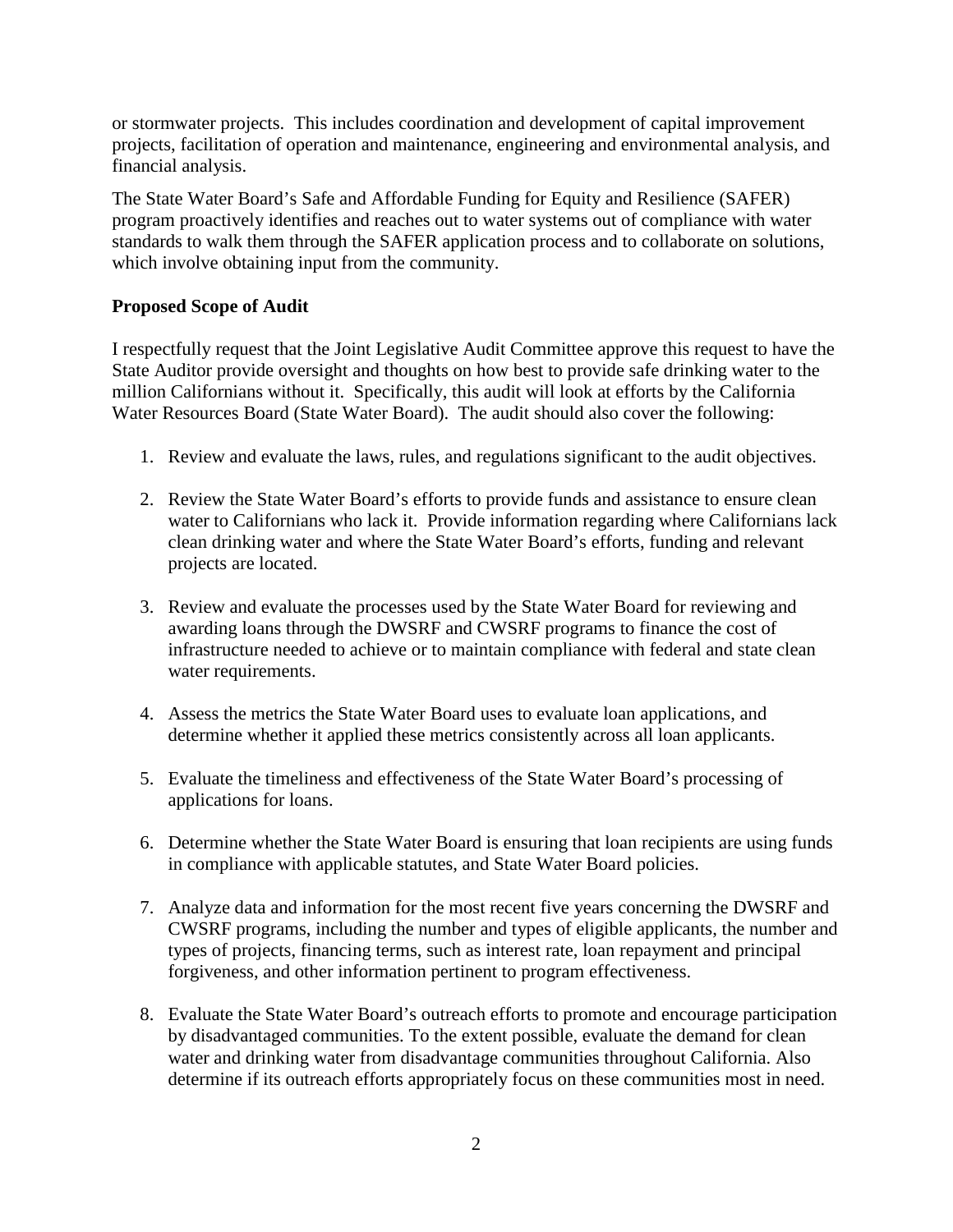- 9. Review and assess the TAF program that is available to address the drinking water and wastewater needs of small disadvantaged communities throughout California.
	- a. Determine and assess the coordination, if any, between the TAF program and other programs to meet the needs of these small, disadvantaged communities.
	- b. Identify how many communities have received assistance from the TAF program and where they are located.
	- c. Determine whether the State Water Board has implemented the TAF program effectively.
- 10. Review efforts by the SAFER program to proactively identify, reach out, and assist water systems
- 11. Conduct a customer survey of water systems or communities out of compliance with clean water standards regarding the State Water Board's efforts and programs.

Thank you for your consideration of my audit request. If you have any questions, please do not hesitate to contact me.

Sincerely,

*--;;:J�* 

RUDY SALAS, Chair Joint Legislative Audit Committee Assemblymember, 32nd District

Honorable Melissa Hurtado Senator, 14<sup>th</sup> District

Cembres / Lorgens

Honorable Andreas Borgeas Senator, 8<sup>th</sup> District

Honorable Devon Mathis Assemblymember, 26th District